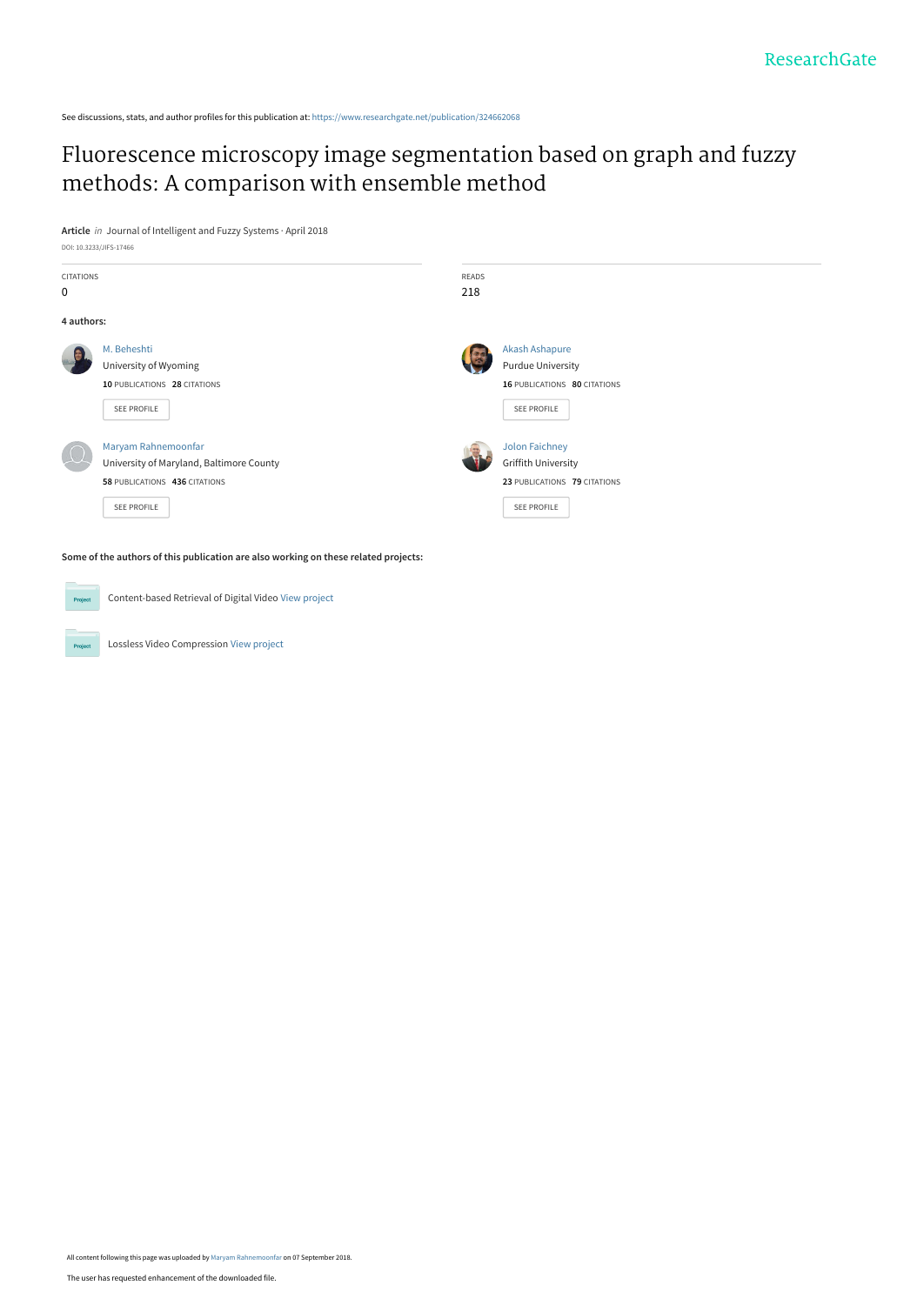# Fluorescence microscopy image segmentation based on graph and fuzzy methods: A comparison with ensemble method

Maedeh Beheshtia*,*<sup>∗</sup>, Akash Ashapureb, Maryam Rahnemoonfarb and Jolon Faichneya <sup>a</sup>*School of Information and Communication Technology, Griffith University, Australia* <sup>b</sup>*College of Science and Engineering, Texas A&M University-Corpus Christi, USA*

**EXECUTE:**<br> **EXECUTE:**<br> **EXECUTE:**<br> **EXECUTE:**<br> **EXECUTE:**<br> **EXECUTE:**<br> **EXECUTE:**<br> **EXECUTE:**<br> **EXECUTE:**<br> **EXECUTE:**<br> **EXECUTE:**<br> **EXECUTE:**<br> **EXECUTE:**<br> **EXECUTE:**<br> **EXECUTE:**<br> **EXECUTE:**<br> **EXECUTE:**<br> **EXECUTE:**<br> **EXECU Abstract**. Accurate segmentation of fluorescence images has become increasingly important for recognizing cell nucleus that have the phenotype of interest in biomedical applications. In this study an ensemble based method is proposed for the segmentation of cell cancer microscopy images. The ensemble is constructed and compared using Bayes graph-cut algorithm, binary graph-cut algorithm, spatial fuzzy C-means, and fuzzy level set algorithm, which were chosen for their accuracy and efficiency in the segmentation area. We investigate the performance of each method separately and finally compare the results with the ensemble method. Experiments are conducted over two datasets with different cell types. At 95% confidence level, the ensemble based method represents the best among all the implemented algorithms. Also ensemble method depicts better results in comparison with other state-of-the-art segmentation methods.

Keywords: Bayes graph-cut models, image segmentation, ensemble methods, fluorescence microscopy images, spatial fuzzy c-means

## **1. Introduction**

Fluorescence microscopy is a main component of biomedical studies, and cellular imaging is a method of determining the subcellular location of proteins [1, 2]. Fluorescence microscopy images are prepared by shining excitation light on the specimen to activate fluorescence [3, 4]. It provides an appropriate environment for researchers to understand the structure and architectural dynamics of the complex cellular and molecular living organisms which is the main purpose of biological research in the postgenomic era.

The aim of biological imaging experiments is to accurately and automatically extract structural, spatial, and functional quantitative information about some biological phenomenon [3, 5]. Some of the critical problems in microscopic image analysis to extract useful information are restoration, registration, segmentation and others. In this work we only focus on cell nuclei image segmentation.

Cell nucleus image segmentation is a significant part of many cytometric analyses [6]. In the cell segmentation process, nuclear segmentation is the first step and many simple operations like cell counting and cell-cycle assignment is often performed after this process. Automatic methods like machine learning with the ability to deal with different cell types and image artifacts are required because semi-automatic and manual segmentation performed by medical professionals are exceedingly time-consuming, highly subjective, and irreproducible.

There are many existing algorithms and techniques for cell image segmentation [5, 7–13]. Over the past

<sup>∗</sup>Corresponding author. Maedeh Beheshti, School of Information and Communication Technology, Griffith University, Australia. E-mail: [maedeh.beheshti@griffithuni.edu.au.](mailto:maedeh.beheshti@griffithuni.edu.au)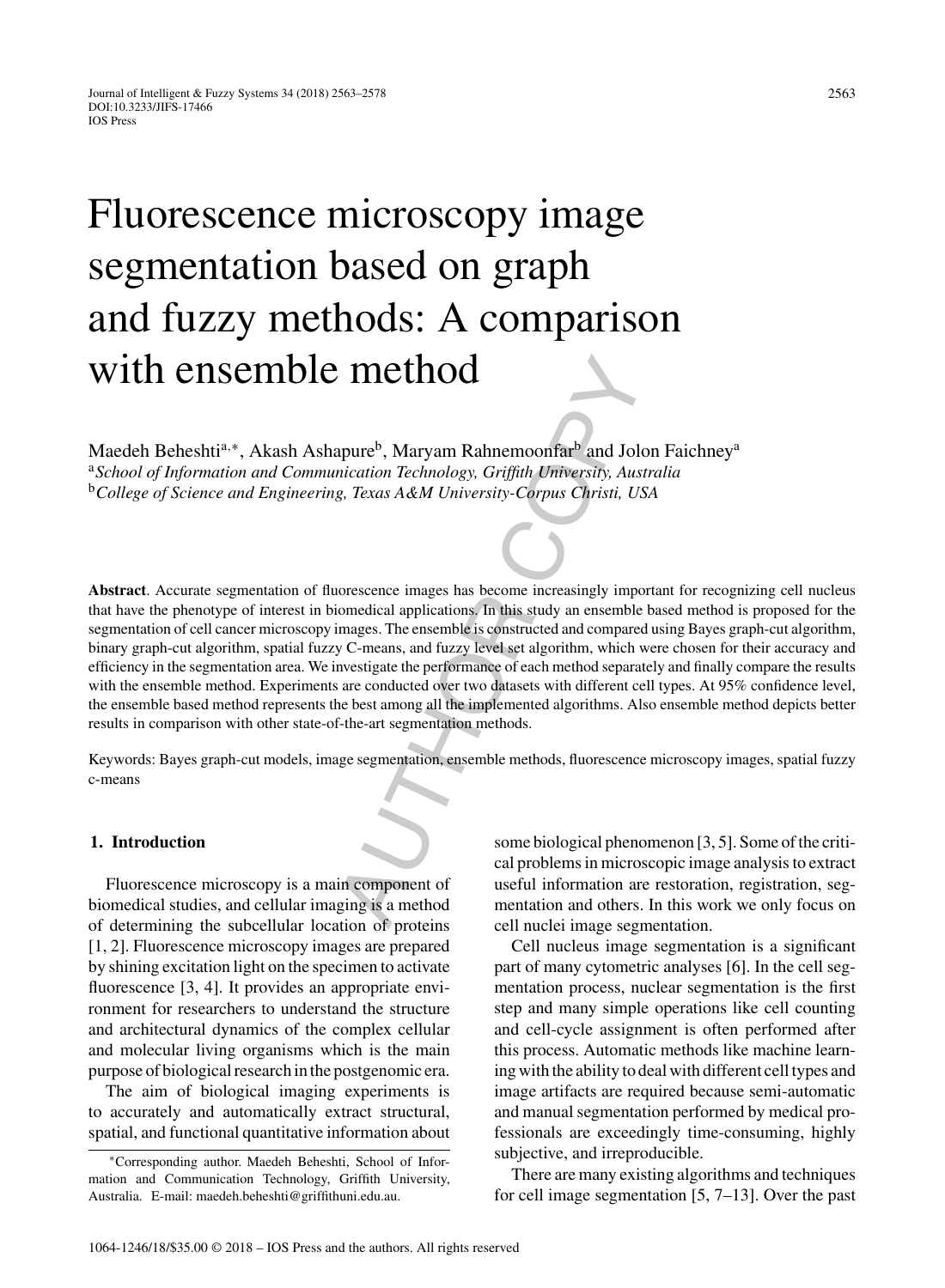few years, the use of machine learning methods to recognize all major patterns of subcellular locations has been convincingly presented through different feature sets and classifiers.

al. [5] proposed<br>
and is models will be subsemble models<br>
and the benefits of a<br>
the weighted maj<br>
the benefits of a<br>
the weighted maj<br>
the methods<br>
there is a noisy<br>
1 as a combina-<br>
1 as a combina-<br>
1 as a combina-<br>
and Graph-cut [7–9], Bayes graph-cut [5, 10] and level set segmentation [11] approaches of machine learning have been widely used for image cell segmentation with promising results [12]. In [13] Pecot et al. proposed a constrained graph-cut for 2D and 3D microscopy image segmentation based on choosing superpixels for constructing a graph instead of all pixels in an image. Beheshti et al. [5] proposed a Bayes model based on binary graph-cut that is able to perform foreground and background segmentation. Their method inspires the benefits of a Gaussian model in Bayes theory and is more powerful than traditional graph-cut when there is a noisy environment for microscopy cells. In [14] Ersoy et al. proposed a level set method as a combination of level set and graph partitioning approaches. In [15] a multiple kernel local level set segmentation has been proposed. The model incorporates spatial constraints into data in order to achieve microscopy cell image segmentation. In [16–19] a region-based level set method applied for image segmentation.

There are some advantages and disadvantages for graph-cut models [20–22] and level set approaches [23, 24]. Both of them are popular and accurate segmentation methods that are now used with appropriate accuracy. In graph-cut methods which are based on maximum flow/minimum cut approach, the purpose is finding the shortest path in the graph, but finding this shortest path is expensive [25, 26]. Also, low computational efficiency is the most important drawback of level set models. In order to tackle these kinds of problems, in this paper we show how applying each graph-cut, level-set and weighted ensemble methods on biomedical imaging provides high accuracy and efficient use of computational resources. An unsupervised ensemble-based microscopy image segmentation used in [27]. The authors proposed a markov random field ensemble model for U2OS microscopy cell segmentation. Mohapatra et al. [28] offered an ensemble classifier system for early diagnosis of lymphoblastic leukemia in blood with high accuracy. The achieved accuracy by ensemble in papers was promising.

To the best of our knowledge the weighted ensemble methods [29–32] with the proposed structure in this paper have not been used for fluorescent microscopy image segmentation.

The major contribution of this paper is twofold.

- We propose a weighted ensemble framework for accurate and robust segmentation of cancer cell nuclei images based on four state-of-the-art segmentation methods namely Bayes graph-cut algorithm, binary graph-cut algorithm, spatial fuzzy C-means, and fuzzy level set algorithm. We apply the aforementioned segmentation algorithms on bio-cell images in order to provide an appropriate infrastructure for a weighted ensemble model. Then, the results of different models will be sent to the weighted ensemble algorithm to make a final decision based on the weighted majority. The ensemble based segmentation method takes advantages of all the member methods to improve the segmentation accuracy.
- Comprehensive evaluation and comparisons between four state-of-the art methods and the proposed weighted ensemble method is also performed. We exploit Kappa and Naïve statistical measures in order to provide comprehensive evaluation of both overall and class wise (foreground and background) performances of the proposed framework. Also, we performed a comparison between our proposed method and some other new and modern segmentation methods for two datasets.

Results revealed that the proposed weighted ensemble method is better than the compared stateof-the-art methods both in terms of accuracy and robustness. The results also show that the performance of our method is better than other new segmentation methods.

In this paper, we used two datasets (simulated and real) to compare ensemble results with other methods. We show how the proposed approaches are effective in cell nuclei image segmentation compared with the conventional existing approaches. This model tries to recognize cells or objects from background with high accuracy and also make a visible separation between each of the two connected cells. The rest of the paper is organized as follows. In Section 2, theoretical background of the segmentation methods have been explained. Proposed ensemble methodology is explained in Section 3. Dataset description, evaluation measurements of the data used in the experiments, along with the experimental results are presented in Section 4. Finally, the discussions and conclusions are drawn in Section 5.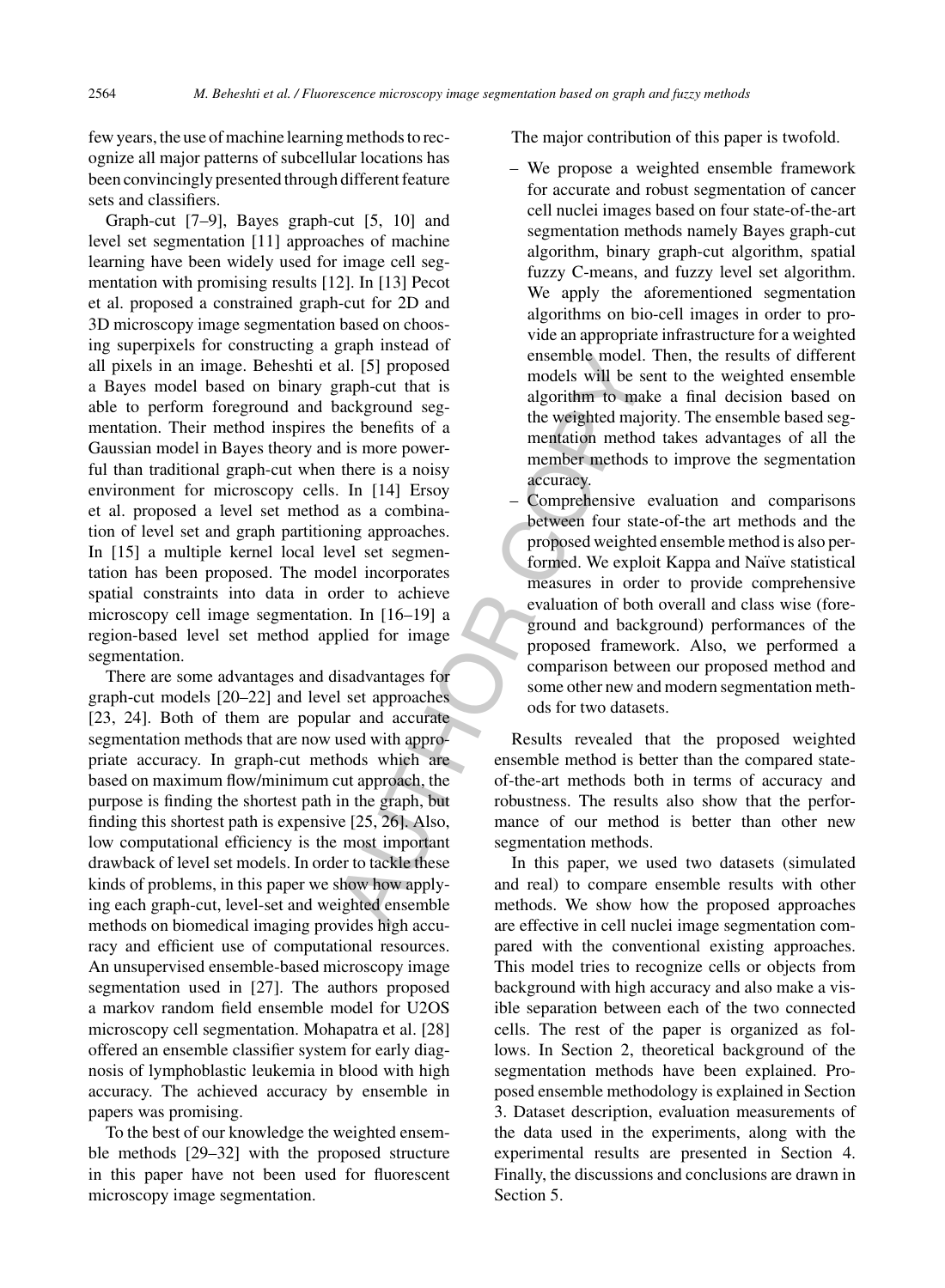# **2. Segmentation methods**

## *2.1. Graph-cut image segmentation*

The conventional binary graph-cut proposed by Boykov and Jolly [25, 26] has been very popular in studies of energy-based image segmentation in recent years [33, 34]. This algorithm models images as an undirected graph  $G(V, E)$  which  $V$  and  $E$  represent graph-nodes (equal to image pixels *P*) and graphedges (shown in Fig. 1).

 $t - t$  cut of mini-<br>
in the presence of the<br>
raph that finally<br>
of the background In<br>
round. The total<br>
and the mini-<br>
mum which is the<br>
and on the mini-<br>
corresponds to<br>
chosen by the segment<br>
the control of the segment<br> The main purpose is finding the  $s - t$  cut of minimal total cost with two labels in a graph that finally extracts the object from the background. The total cost of minimization is calculated based on the minimum flow/maximum cost algorithm which is the main part of many global optimization methods in computer vision. Each graph node corresponds to a pixel in the image, and the link strength between nodes can be quite different. The links can be divided into two categories, *t*-links and *n*-links. By introducing both a region term and a boundary term into the graph-cut energy function, the purpose of segmentation is to minimize the energy function in (1) as a sum of regional (cost of *t*-links) and boundary (cost of *n*-links) terms.

$$
E(P) = \beta \; Region(P) + Boundary(P) \tag{1}
$$

*P* defines a segmentation area and  $\beta \geq 0$  is a coefficient which emphasizes the regional term.

# *2.2. Bayes graph-cut image segmentation*

The regional term in the conventional graphcut model (1) is calculated by a histogram model. The Bayes graph-cut approach attempts to specify *Region*(*P*) in (1) with Bayes model. In case of having



Fig. 1. Graph-cut model.



Fig. 2. Gaussian bayes model.

only two regions, "object" and "background", two events can be assigned to each pixel as follows: *ev*1 in the presence of the object; and *ev*2 in the presence of the background. In order to decide which event is probable, one of the two probabilities, *ev*1 or *ev*2, can be chosen. Then one of two decisions will be achieved: 1) The object is present and thus should be chosen by the segmentation procedure (*Ds*1); 2) The background is present and thus should be chosen by the segmentation procedure (*Ds*2). Figure 2 shows the procedure of the Bayes graph-cut model.

# *2.3. Spatial fuzzy clustering for image segmentation*

Fuzzy c-means (FCM) clustering algorithm, as a method of unsupervised clustering, has been mostly used in different areas of image and data clustering such as: image segmentation, cell imaging and geology. In 1973, the FCM algorithm was proposed by Dunn and later, in 1981, the algorithm was modified by Bezdek [35]. The FCM algorithm aims to classify an image based on a similar feature space. The goal of the algorithm is minimizing *P* in (2).

$$
P = \sum_{j=1}^{N} \sum_{i=1}^{v} M_{ij}^{u} ||y_j - c_i||^2
$$
 (2)

Where  $M_{ij}$  represents the membership of pixel  $y_j$  in the *i*th cluster,  $c_i$  is the *i*th cluster center,  $\| \cdot \|$  is a norm metric and parameter *u* is a constant to control the fuzziness of the result.

The conventional FCM algorithm does not take any advantage of the pixel correlations. Neighbourhood pixels in an image have a higher correlation in features than the pixels that are not in similar vicinity. Spatial relationship of image pixels is an important feature for image segmentation that could be achieved from pixel correlations. Chuang et al. [36] proposed a spatial FCM which incorporates a spatial function into the membership function as (3):

$$
M_{ij}^{'} = \frac{M_{ij}^{m} \rho_{ij}^{k}}{\sum_{l=1}^{\Gamma} M_{lj}^{m} \rho_{lj}^{k}}
$$
(3)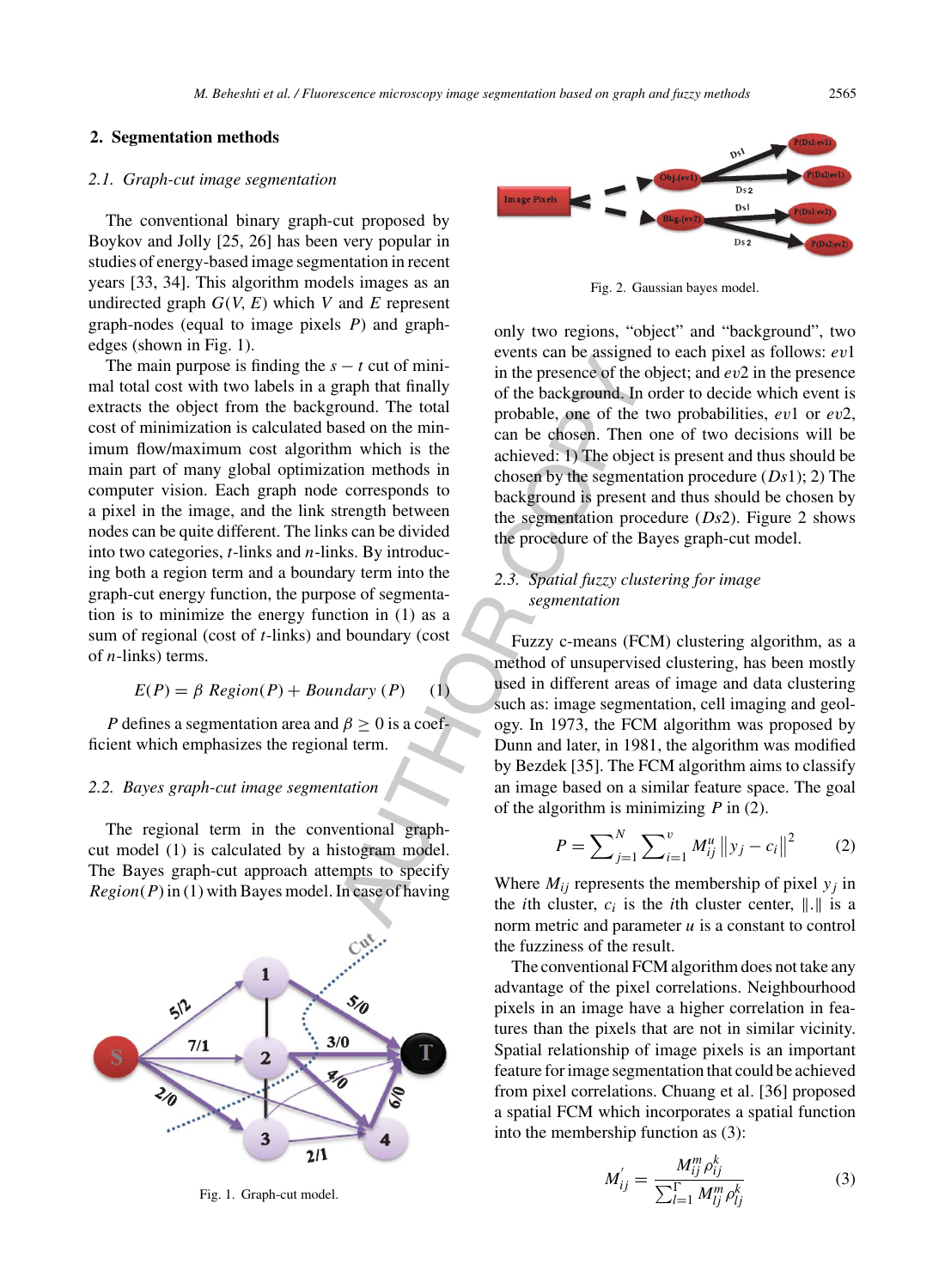$\rho_{ij} = \sum_{k \in NB(y_j)} M_{ik}$  is a spatial function to control spatial information.  $NB(y_i)$  shows a square window with the center on  $y_i$  pixel in the spatial domain.

#### *2.4. Fuzzy level set for image segmentation*

Compared with FCM models which utilize pixel classification for image segmentation, level set methods exploit dynamic variation boundaries. Level set methods utilize a combination of active contours and a time dependent PDE function  $\chi(t, x, y)$  for image segmentation [11].

t, x, y) for image<br>
the pioneers who<br>
following fronts<br>
the pioneers who<br>
following fronts<br>
nt speed [37, 38].<br>  $I_+^k$  denotes the set<br>
and framework of<br>
suggested  $\psi_k$ , and by<br>
clear to suggested  $\psi_k$ , and by<br>
clear t In 1988, Osher and Sethian were the pioneers who introduced the level set method for following fronts propagating with curvature-dependent speed [37, 38]. In this paper we use a combinational framework of fuzzy c-means and level set method [11]. In this framework, the results of fuzzy c-means are utilized for automating initialization and controlling parameters of level set model. It benefits from spatial fuzzy c-means to enhance determining contour of interest in medical images. The fuzzy level set method applied for different applications such as, video/image processing, graphics and medical imaging [11, 39].

#### **3. Proposed ensemble methodology**

The main idea of an ensemble method as a machine learning algorithm is a collective decision making. Classifiers are the most important infrastructure of an ensemble method and their vote prediction results in a decision making for a new data point. The diversities of clustering methods lead to the diversities of their predictions and accuracy. In literature [40], two voting mechanisms are available: (1) majority voting and (2) consensus voting. The consensus requires all classifiers reach a decision and a voting mechanism assigns the class label only if all the members agree. In the majority voting mechanism, a class label is assigned depending on the majority of the classifiers that has assigned that label. Majority voting is preferred in this study regarding the time and accuracy achieved by experimental results. Individual privacy of each classifier is preserved in this method and since only the importance of counting votes is the issue, decisions can be reached much more quickly with majority rule. Due to its constraining nature, consensus voting is found to be less efficient compared with majority voting to address time-sensitive issues.

Furthermore the accuracies obtained by an individual member of the ensemble are not the same so we have used a weighted majority framework. We exploit a weighted voting framework as well as its probabilistic set-up [32] for the weighted majority framework as follow. Let us define a set of classes as  $\phi = {\psi_1, \ldots, \psi_c}$  and the number of classifiers in the ensemble as *L*. Then the probability can be expressed as  $Pr(\psi_k|s)$ ,  $k = 1, \ldots, c$ , where  $s = [s_1, s_2, \dots, s_L]^T$  is a label vector. Since the classifiers are independent in terms of their decision, (4) is defined as follow:

$$
Pr(\psi_k|s) = \frac{Pr(\psi_k)}{Pr(s)} \prod_{i=1}^{L} Pr(s_i|\psi_k)
$$
 (4)

 $I^k_+$  denotes the set of indices of classifiers which suggested  $\psi_k$ , and by  $I^k$  the set of indices of the classifiers which suggested another class label. The probability of interest becomes as (5).

$$
Pr(\psi_k|s) = \frac{Pr(\psi_k)}{Pr(s)} * \Pi_{i=1^k_+}^L Pr(s_i = \psi_k|\psi_k) * \Pi_{i=1^k_-}^L Pr(s_i = \widehat{\psi_k}|\psi_k)
$$
(5)

Let us define  $Pr(s_i = \psi_k | \psi_k) = p_i$  and  $Pr(s_i =$  $\psi_j|\psi_k) = \frac{1-p_i}{c-1}$  for any *k, j* = 1*, ..., c, j*  $\neq$  *k*. Now the  $(5)$  becomes as  $(6)$  and  $(7)$  then  $(8)$ :

$$
Pr(\psi_k|s) = \frac{Pr(\psi_k)}{Pr(s)} * \Pi_{i \in I^k_+} p_i * \Pi_{i \in I^k_-} \frac{1 - p_i}{c - 1} \quad (6)
$$
  

$$
Pr(\psi_k|s) = \frac{1}{P(s)} * \Pi_{i=1}^L \frac{1 - p_i}{1} * Pr(\psi_k) *
$$

$$
|s) = \frac{1}{Pr(s)} * \Pi_{i=1}^{L} \frac{1}{c-1} * Pr(\psi_k) * \Pi_{i \in I^k_+} \frac{p_i(c-1)}{1-p_i}
$$
 (7)

 $\log(Pr(\psi_k)|s)$  $= \log \left( \frac{\prod_{i=1}^{L} (1 - p_i)}{\prod_{i=1}^{L} (1 - p_i)} \right)$ *Pr*(*s*)(*c* – 1)<sup>*L*</sup>  $\setminus$  $+ \log(Pr(\psi_k))$  $+\sum_{i\in |I^k_+|} \log \left(\frac{p_i}{1-p_i}\right)$  $\lambda$  $+$   $\left| I_+^k \right|$  $\left| * \log(c-1) \right|$ 

By dropping the first term, since it does not have any impact on the class decision making and expressing the classifier weight, and defining the classifier weight as,  $\psi_i = \log \left( \frac{p_i}{1-p_i} \right)$  $\left( \begin{array}{cc} 0 & 0 \\ 0 & 1 \end{array} \right)$ ,  $0 \leq p_i \leq 1$ , the above equation changes to (9).

$$
\log(Pr(\psi_k|s)) \propto \log(Pr(\psi_k))
$$
  
+ 
$$
\sum_{i \in |I^k_+|} \psi_i + |I^k_+| * \log(c-1) \qquad (9)
$$

(8)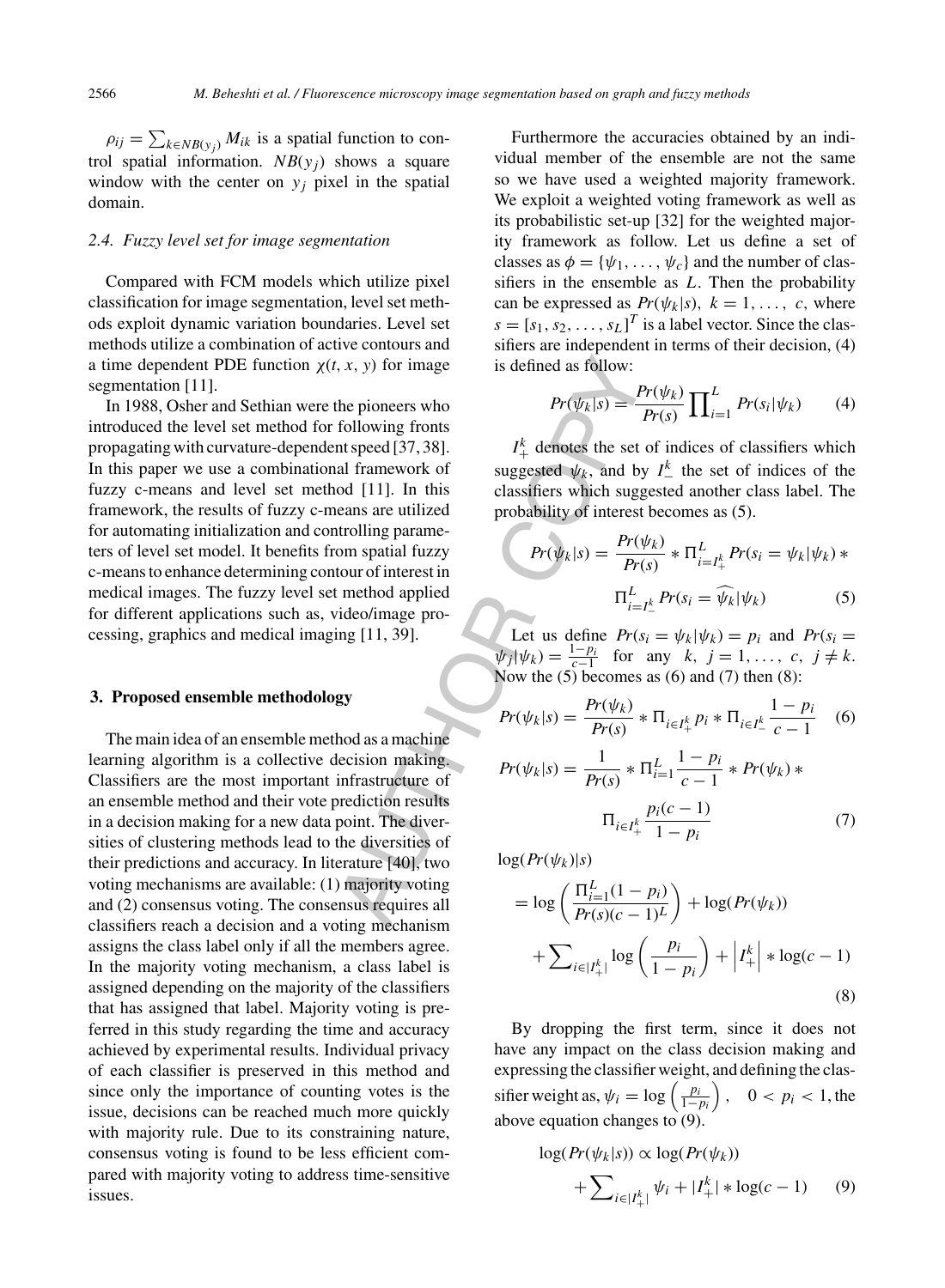

Fig. 3. Overview of our proposed framework based on robust cell nuclei segmentation. The diagram from the left to right represent image segmentation through four Bayes graph-cut, binary graph-cut, fuzzy LSM, SFCM and finally weighted majority based ensemble.

Our proposed methodology is explained in Fig. 3. Initially we applied all four segmentation algorithms to the images: Bays-graphcut, binary-graphcut, fuzzyLSM and SFCM2D. Now we have segmented maps. Ensemble results are created using all four algorithms. It makes a decision on the basis of weighted majority voting. The weights are assigned to the members of the algorithm proportional to accuracies of the members. Images are segmented using ensemble; then Naïve and Kappa accuracies are computed both overall and class wise.

#### **4. Experimental results**

This section shows experimental results of applying an ensemble segmentation method on human colon cancer microscopy images [41, 42] and synthetic images [43, 44]. We perform our experiments on a collection of 50 images of two datasets of Broad Bioimage Benchmark images. These dataset and ground truths are available in this address, http:// [www.broadinstitute.org/bbbc/.](http://www.broadinstitute.org/bbbc/) The proposed model implemented with Matlab 2014 software using an Intel core i5 3320M, 2.6 GHz CPU with 8 GB RAM.

#### *4.1. Dataset description*

1) Dataset 1 consists of a large number of HCS simulated images which were generated with the SIMCEP simulating software [43]. Each image is  $696 \times 520$  pixels in 8-bit TIF format. Their nuclei and cell areas were matched to the average nuclei and cell areas from the BBBC005 Synthetic cells image set. These simulated images have a given cell count with a 25% clustering probability and a CCD noise variance of 0.0001. Focus blur is also simulated by applying Gaussian filters to the images.

We tested the ensemble model on 26 images of dataset 1 for in-focus images (w1) to denote Hoechst images (shown in Fig. 4 (a) and out-focus images (w2) to denote phalloidin synthetic images (shown in Fig. 4b) for foreground segmentation.

binary graph-cut, fuzzy LSM, SFCM and finally weight<br>
plained in Fig. 3. We tested the en<br>
dataset 1 for in<br>
thorax-graphett,<br>
have segmented<br>
dusing all four<br>
the basis of<br>
the basis of<br>
segmentation.<br>
2) Dataset 2 includ 2) Dataset 2 includes human HT29 colon cancer cells images with the size of 512\*512 pixels for an image. These fluorescent images are the main data which facilitate any spatial and temporal measurement of fluorescent molecules, existing in a tissue, cell, or the whole body of human. This is composed of two different channels. For the first channel samples were stained with Hoechst in order to label DNA in the nucleus (shown in Fig. 4c) and for the third channel Phalloidin used to stain the actin, which is present in the cytoplasm (shown in Fig. 4d). These images show human HT29 colon cancer cells, a cell line that has been broadly employed for the study of many normal and neoplastic processes. We tested the ensemble model on 24 images of dataset 2 in 1 and 3 channels for fore-ground segmentation.

## *4.2. Evaluation and measures*

The segmentation accuracies are computed using both overall Naïve and Kappa statistics [45]. Appendix A and Appendix B respectively represent the formula and description used for Kappa and Naïve statistical evaluation methods both in class wise and overall format. In overall Naïve accuracy, actual places on the ground truth are compared to the same place on the map.

The Kappa analysis is a discrete multivariate technique offered for accuracy assessment. The Kappa calculation is based on the difference between how much agreement is actually presented between the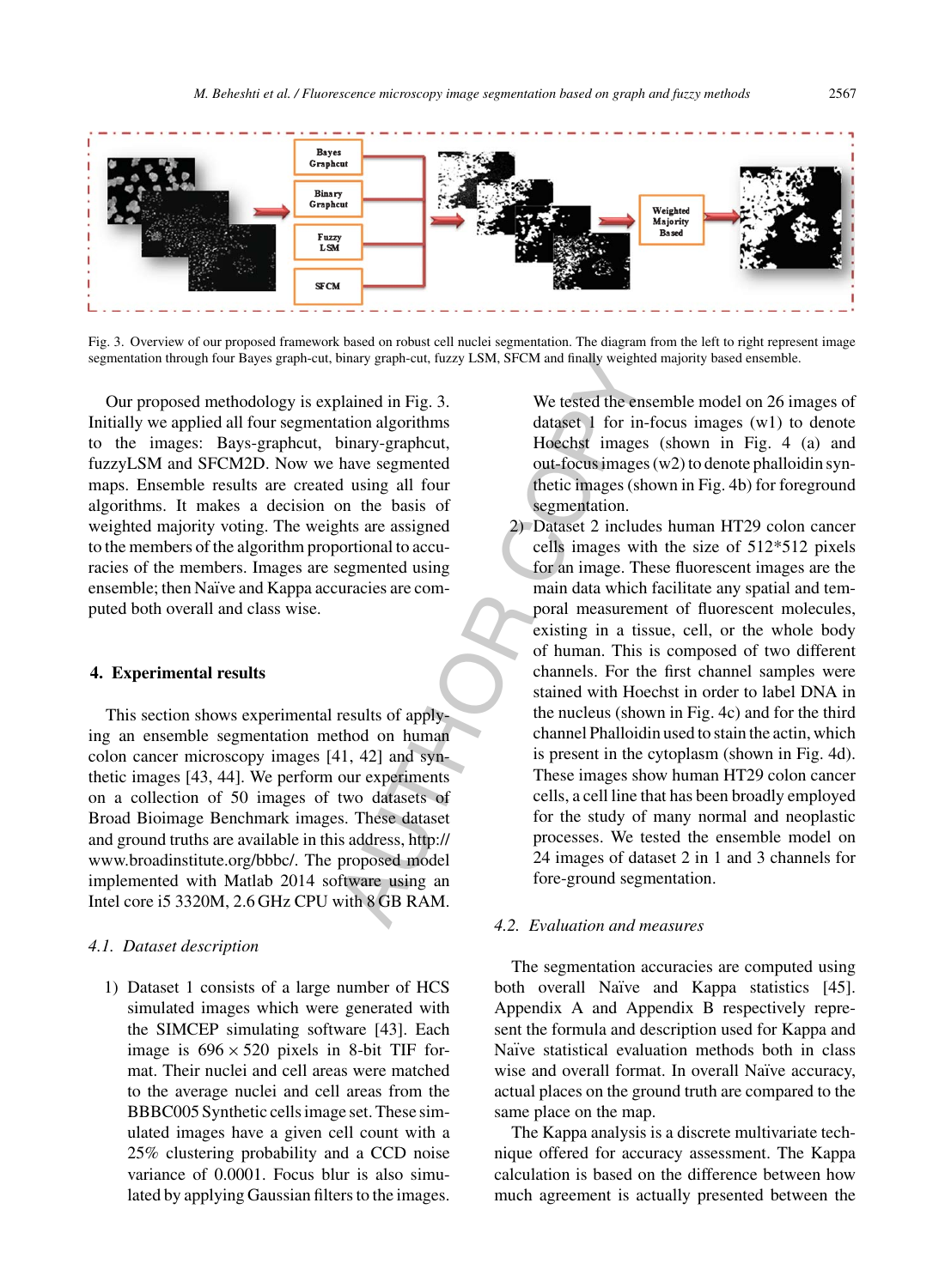

Fig. 4. Original images of the two different data sets. (a-b) Synthetic microscopy images from SIMCEP (w1 and w2) (c-d) BBBC008 (c1 and c2).



Fig. 5. Segmentation results of different methods on a randomly selected image from dataset 1. From left to right: original image, ground truth, Bayes graph-cut, binary graph-cut, fuzzy LSM, SFCM and Ensemble method.

map of fluorescent images and their ground truth (observed agreement) compared to how much agreement would be expected to be presented by chance alone (expected agreement). In order to represent accuracies of individual category, we also used producer's and user's accuracies instead of just using overall accuracy that only show the accuracy of overall segmentation. User's accuracy corresponds to error of commission (inclusion) and Producer's accuracy corresponds to error of omission (exclusion).

# *4.3. Dataset results*

In this section, the performance of our weighted ensemble method on dataset 1 is compared with the Bayes graph-cut, binary graph-cut, fuzzy LSM and SFCM (object/background) segmentation methods. We take into account different evaluation measures to calculate the accuracy and precision of the results on dataset 1 for two groups of in-  $(w1)$  and out-  $(w2)$ focus images. Figure 5 shows one of the original images and the ground truth from channel w1 along with the segmented images obtained using all the segmentation methods including ensemble from left to right. The results represent that ensemble method performance is higher than the other methods. Although the performance of binary graph-cut is close to the ensemble, the ensemble result is still better because of the smooth boundary of each recognized cell. The objects and boundaries are obtained with better accuracy with the weighted ensemble model (shown in Fig. 6). Bayes graph-cut is clearly not performing well which can be seen in the figure when we compare the result with the ground truth. However, it is difficult to infer based on the visual interpretation which algorithm is better. To have a better comparison in terms of accuracy and error we need to look for numeric comparison.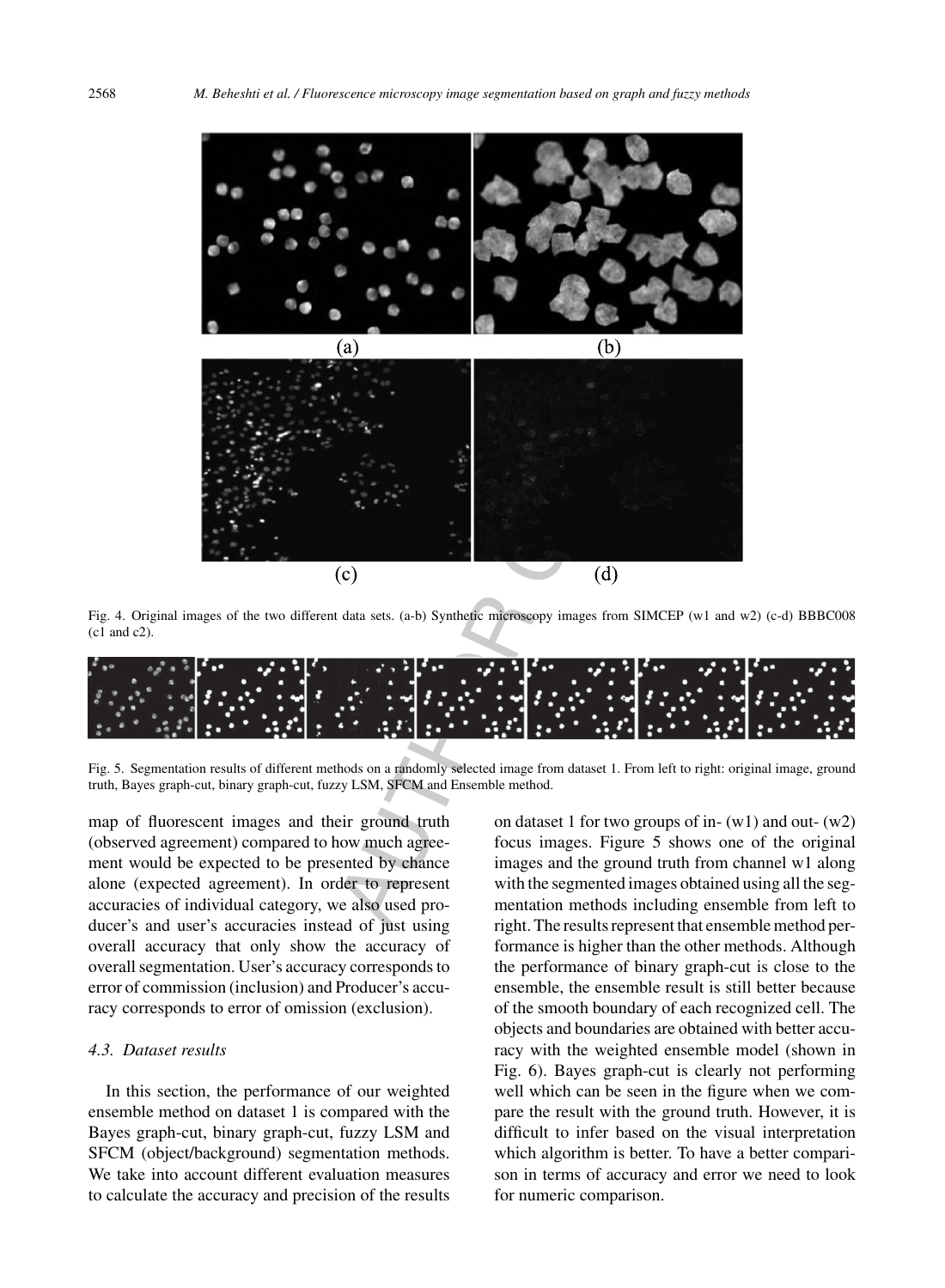

 $(c)$ 

Fig. 6. Different boundary recognition in two models of segmentation (a) Ground Truth (b) Weighted ensemble (c) segmentation Binary graph-cut segmentation.

Table 1 Average of naive and kappa accuracy and error per each algorith and ensemble – dataset  $1-w(1)$  (%)

| Segmentation   |          | Naïve Overall Naïve Overall | Kappa    | Kappa |
|----------------|----------|-----------------------------|----------|-------|
| Algorithms     | Accuracy | Error                       | Accuracy | Error |
| Bayesgraphcut  | 95.84    | 4.15                        | 73.13    | 0.20  |
| Binarygraphcut | 99.12    | 0.87                        | 95.10    | 0.08  |
| fuzzy LSM      | 99.06    | 0.93                        | 94.64    | 0.09  |
| <b>SFCM</b>    | 99.11    | 0.88                        | 95.04    | 0.08  |
| Weighted       | 99.24    | 0.75                        | 95.74    | 0.08  |
| Ensemble       |          |                             |          |       |

An average of Naïve and Kappa accuracy for each algorithm in addition to their error has been shown in Tables 1, 2 for channels w1 and w2 respectively. When we look at the Naïve overall accuracy, except Bayes graph-cut, every algorithm seems to perform similarly, but while looking into the Kappa overall accuracy we see that SFCM and weighted ensem-

Table 2 Average of naive and kappa accuracy and error per each algorith and ensemble – dataset  $1-w(2)$  (%)

| Segmentation<br>Algorithms | Accuracy | Naïve Overall Naïve Overall<br>Error | Kappa<br>Accuracy | Kappa<br>Error |
|----------------------------|----------|--------------------------------------|-------------------|----------------|
| Bayesgraphcut              | 87.70    | 12.29                                | 70.43             | 0.12           |
| Binarygraphcut             | 98.78    | 1.21                                 | 97.30             | 0.04           |
| fuzzy LSM                  | 99.04    | 0.95                                 | 97.88             | 0.03           |
| <b>SFCM</b>                | 99.16    | 0.83                                 | 98.15             | 0.03           |
| Weighted                   | 99.19    | 0.80                                 | 98.20             | 0.03           |
| Ensemble                   |          |                                      |                   |                |

| Table 3                                                    |
|------------------------------------------------------------|
| Average of naive user and naive producer accuracy per each |
| algorithm and ensemble dataset $1-w(1)$ (%)                |

| Segmentation      | Naïve User |        | Naïve Producer |        |
|-------------------|------------|--------|----------------|--------|
| Algorithms        | Fore-      | Back-  | Fore-          | Back-  |
|                   | ground     | ground | ground         | ground |
| Bayesgraphcut     | 65.27      | 99.25  | 90.96          | 96.25  |
| Binarygrapheut    | 94.58      | 99.63  | 96.63          | 99.39  |
| fuzzy LSM         | 92.35      | 99.80  | 98.17          | 99.15  |
| <b>SFCM</b>       | 94.30      | 99.65  | 96.81          | 99.36  |
| Weighted Ensemble | 94.58      | 99.76  | 97.80          | 99.39  |

Table 4 Average of naive user and naive producer accuracy per each algorithm and ensemble dataset  $1-w(2)$  (%)

| Segmentation      |                 | Naïve User      | Naïve Producer  |                 |
|-------------------|-----------------|-----------------|-----------------|-----------------|
| Algorithms        | Fore-<br>ground | Back-<br>ground | Fore-<br>ground | Back-<br>ground |
| Bayesgraphcut     | 66.14           | 99.16           | 97.65           | 84.81           |
| Binarygraphcut    | 98.06           | 99.15           | 98.41           | 98.97           |
| fuzzy LSM         | 98.36           | 99.40           | 98.87           | 99.13           |
| <b>SFCM</b>       | 98.51           | 99.51           | 99.07           | 99.21           |
| Weighted Ensemble | 98.40           | 99.60           | 99.25           | 99.15           |

ble are higher than the other methods. In overall, it is easy to find that the accuracy of binary graphcut, fuzzy LSM and SFCM methods are very similar to the weighted ensemble model. If we look at the overall Naive errors for both focuses in w1 and w2, weighted ensemble has the less Naive error. One common observation in both focuses is that weighted ensemble is performing better than other algorithms both in terms of overall Naïve and Kappa accuracies and errors.

An average of Naïve user and producer accuracy for each algorithm has been shown in Tables 3 and 4.

Although binary graph-cut, fuzzy LSM and SFCM perform similar to the weighted ensemble method for foreground and background, the results of these Tables show better and acceptable accuracy for weighted ensemble method in foreground and background. From the Tables 3 and 4 we can observe that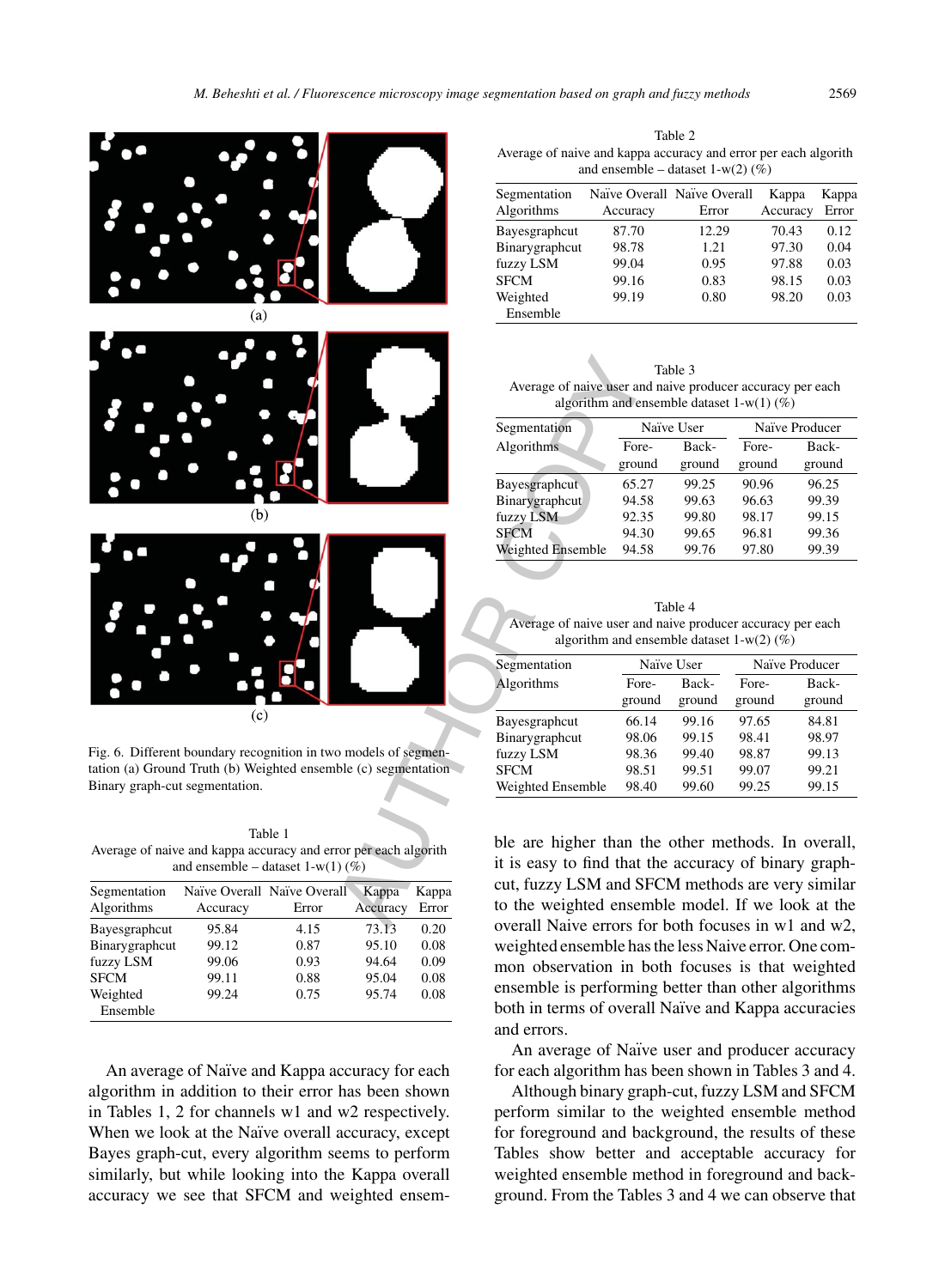both user's and producer's accuracies for background are higher than that of the foreground in both the w1, w2 focuses and for all the segmentation algorithms. It means extracting the exact foreground from the image is relatively difficult for all algorithms.

According to the Tables 1–4, for both w1 and w2, it is observed that Bayes graph-cut has the worst performance amongst all the segmentation algorithms. As those Tables demonstrate, robustness of ensemble in terms of higher accuracy and lower error is higher in both groups of w1 and w2. Also one interesting observation is that in channel w2 segmentation accuracies are higher than that of in channel w1.

w2 segmentation ground. The total resonance well by depict a box and errors in both plemented algo-<br>semble for each and errors in both plemented algo-<br>semble for each algo-<br>in order to comparable is highly<br>correct and the Figures 7(a-d) and 8(a-d) respectively depict a box plot of Na¨ıve and Kappa accuracies and errors in both focuses of w1 and w2 for all the implemented algorithms per image. The results of ensemble for each image show how similar the results of accuracy are to each other. In other words, for a range of images in different focus in-out the result of ensemble is highly consistent; it is the same case for error. Figure 9 shows a comparison between the average of Naïve user and Kappa user accuracy for each algorithm for foreground and background. Figure 10 shows a comparison between average of Na¨ıve producer and Kappa producer accuracy for each algorithm for foreground and background. It is very important to analyze that whether the segmentation error is evenly distributed between classes (background and foreground) or if one of them is really bad and other is really good. Therefore, we include class wise accuracies (User's accuracy and Producer's accuracy).

In this experiment we worked with a clean (without noise) image dataset to apply the ensemble method and the rest algorithms. Results revealed that the performance of the proposed algorithm is robust, because it is consistently better than the rest, regardless of any channel. In addition to higher performance the proposed method is able to separate congested cells more accurately which also motivated us to propose our model based on the weighted ensemble. The ensemble method takes all the benefits of Bayes graph-cut, binary graph-cut, fuzzy LSM and SFCM segmentation models and shows stronger results in high performance and low error for each image and average of images. The first step in Bayes and binary graph-cut models is specifying some predefined points by the user. We tested our Bayes and binary graph-cut models with different number of foreground and background seed points which were interactively selected by a human user. We selected 50 seed points for foreground and 30 seed points

for background. The total results for the ensemble method shows that overall error decreased and overall accuracy increased.

For dataset 2 also, results revealed that the proposed algorithm is robust to any changes in image format and error. The ensemble method takes all the benefits of Bayes graph-cut, binary graph-cut, fuzzy LSM and SFCM segmentation models and shows stronger results in high performance and low error for each image and average of images. We selected 10 seed points for foreground and 5 seed points for background. The total results for the ensemble method shows that overall error decreased and overall accuracy increased.

#### *4.4. Compartmental results*

In order to compare our proposed method with other state-of-the-art segmentation methods, we reported the results of the Merging algorithm (MA) [33], the Watershed algorithm (WA) [46], the Otsu thresholding (OT) [47], and some level set-based methods such as, the Bayesian based level set approach (BLS) [48], the region-scalable fitting energy functional (RSFE) [49], the distance regularized level set method (DRLSE) [50], the level set method based on the Bayesian risk (LSBR) [51] and local level set method based on the Bayesian risk and weighted image patch (LLBWIP) [52].

Table 5 displays the segmentation results of the proposed weighted ensemble approach averaged over all images in the data set 1. As can be seen from Table 5 the proposed weighted ensemble approach produces the best results for the FN measure and Dice according to (10).

$$
Dice(R, S) = \frac{1}{n} \sum_{1}^{n} \frac{2|R \cap S|}{|R| + |S|}
$$
(10)

$$
RER(\%) = \frac{T_{cell} + T_{background}}{n} \times 100 \quad (11)
$$

We compare also the performance of our proposed algorithm, Weighted Ensemble, with CV [19], Spatial fuzzy clustering with level set methods (SFLS) [11], region-scalable fitting energy (RSFE) [49], local chan-vese (LCV) [53], Otsu thresholding (OT) [47], Watershed algorithm (WA) [33], GCCV [54], GCLCV [18] and spatial fuzzy clustering based on the global and local region information (SFCGL) [18] for data set 2.

Table 6 displays the segmentation results of the proposed approach averaged over all images in the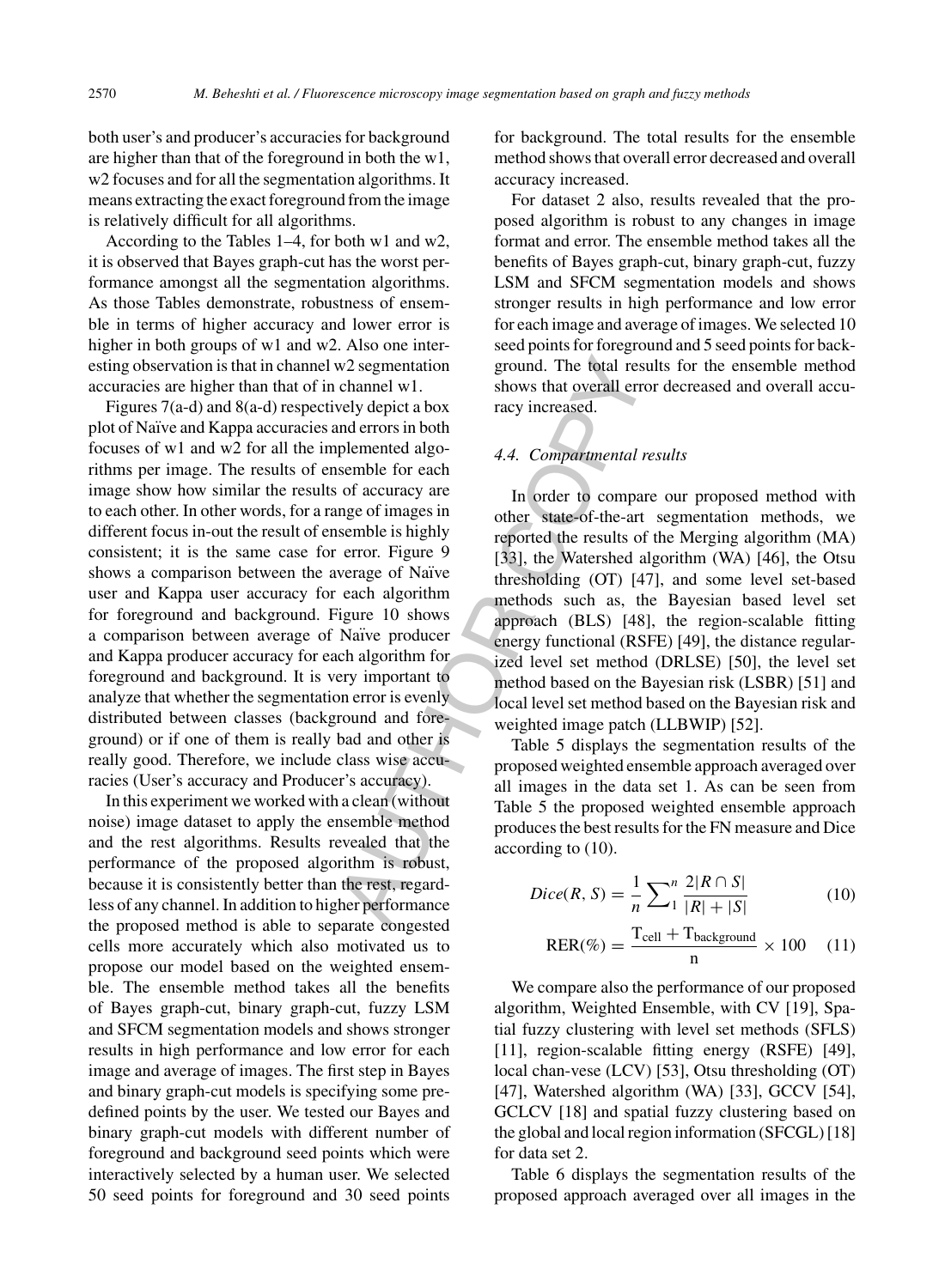

Fig. 7. Box plots of (a) overall Naïve accuracy (w1), (b) overall Naïve accuracy (w2), (c) overall Kappa accuracy (w1), (d) overall Kappa accuracy (w2) for dataset 1.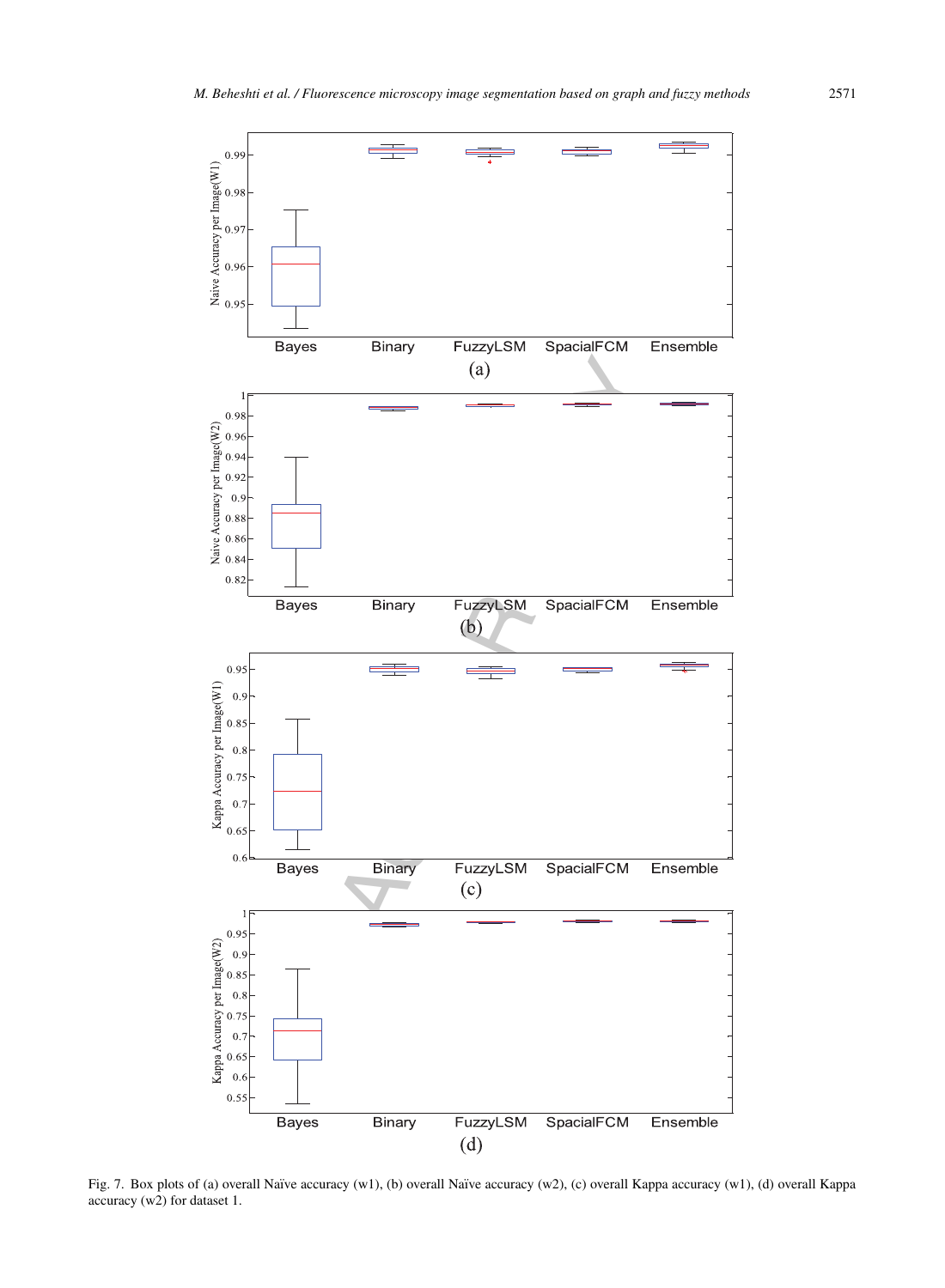

Fig. 8. Box plots of (a) overall Naïve error (w1), (b) overall Naïve error (w2), (c) overall Kappa error (w1), (d) overall Kappa error (w2) for dataset 1.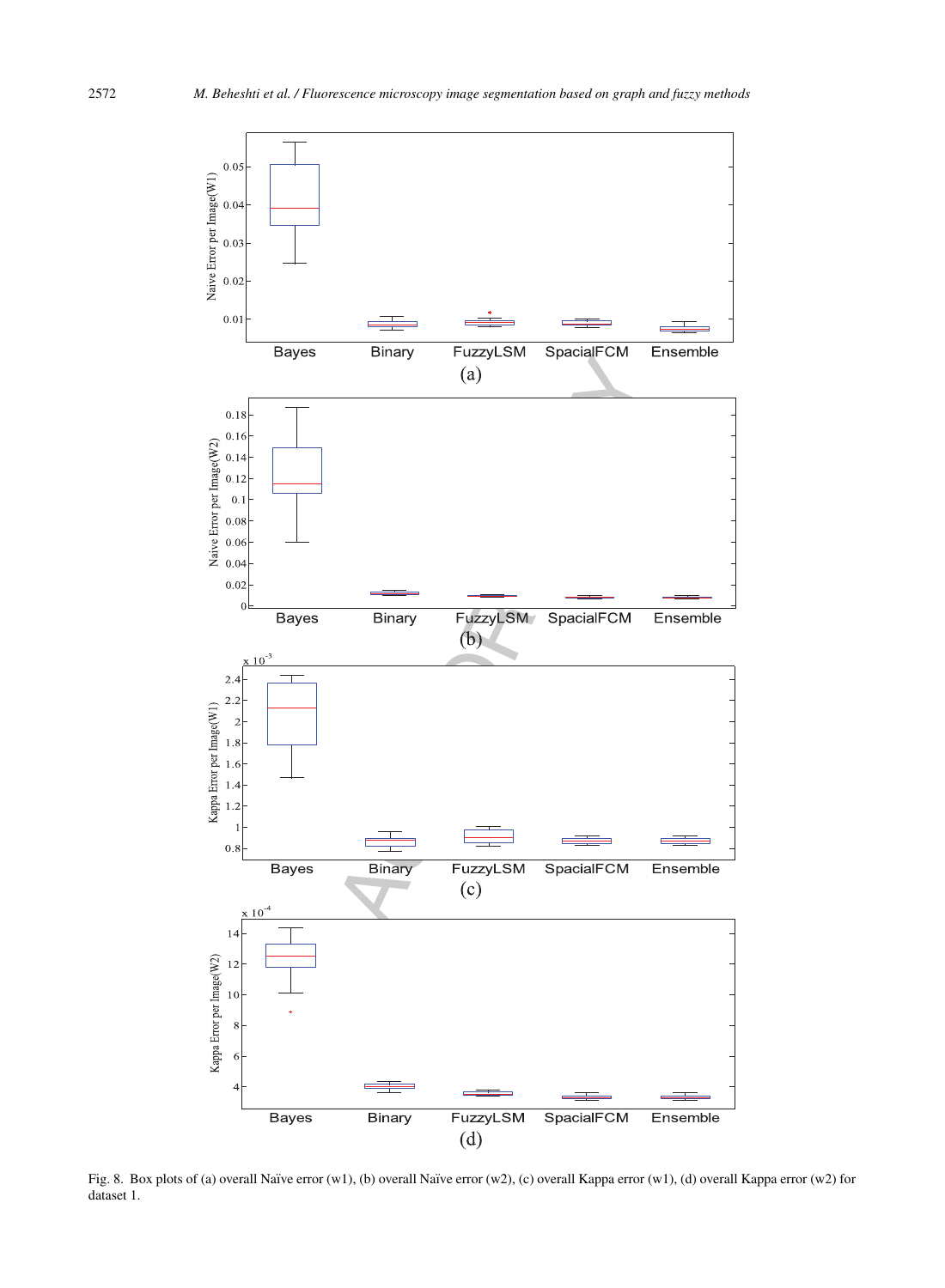

Fig. 9. Average Naïve and Kappa user accuracies for foreground and background for four segmentation methods and ensemble (dataset 1).



Fig. 10. Average Naïve and Kappa producer accuracies for foreground and background for four segmentation methods and ensemble (dataset 1).

| Table 5                                        |      |      |  |
|------------------------------------------------|------|------|--|
| Quantitative results of different segmentation |      |      |  |
| approaches for dataset 1                       |      |      |  |
| Method                                         | Dice | FN   |  |
| MA [33]                                        | 0.80 | 12.9 |  |
| WA [46]                                        | 0.75 | 17.8 |  |
| OT [47]                                        | 0.76 | 13.9 |  |
| <b>BLS</b> [48]                                | 0.68 | 21.5 |  |
| <b>RSFE [49]</b>                               | 0.70 | 19.6 |  |
| <b>DRLSE</b> [50]                              | 0.70 | 16.7 |  |
| <b>LSBR</b> [51]                               | 0.75 | 15.9 |  |
| LLBWIP <sup>[52]</sup>                         | 0.83 | 7.2  |  |
| Weighted Ensemble                              | 0.99 | 0.02 |  |

data set 2. As can be seen from the Table 6 the proposed weighted ensemble approach produces the best results for the FN and Dice measures. In terms of

| Table 6                                        |
|------------------------------------------------|
| Quantitative results of different segmentation |
| approaches for dataset 2                       |

| Method            | PER $(\% )$ | Dice | FN   |
|-------------------|-------------|------|------|
| CV [19]           | 4.68        | 0.75 | 3.1  |
| <b>RSFE [49]</b>  | 3.12        | 0.78 | 3.6  |
| <b>LCV</b> [53]   | 3.04        | 0.76 | 3.2  |
| <b>SFLS</b> [11]  | 3.54        | 0.73 | 4.2  |
| WA [33]           | 5.91        | 0.67 | 4.8  |
| OT [47]           | 4.82        | 0.85 | 2.7  |
| <b>GCCV</b> [54]  | 2.98        | 0.79 | 3.2  |
| <b>GCLCV</b> [18] | 2.6         | 0.92 | 3.3  |
| <b>SFCGL [18]</b> | 1.63        | 0.94 | 3.4  |
| Weighted Ensemble | 2.1         | 0.98 | 0.10 |

RER  $(\%)$  according to  $(11)$ , it can be seen that our method produces better results than all other methods except SFCGL.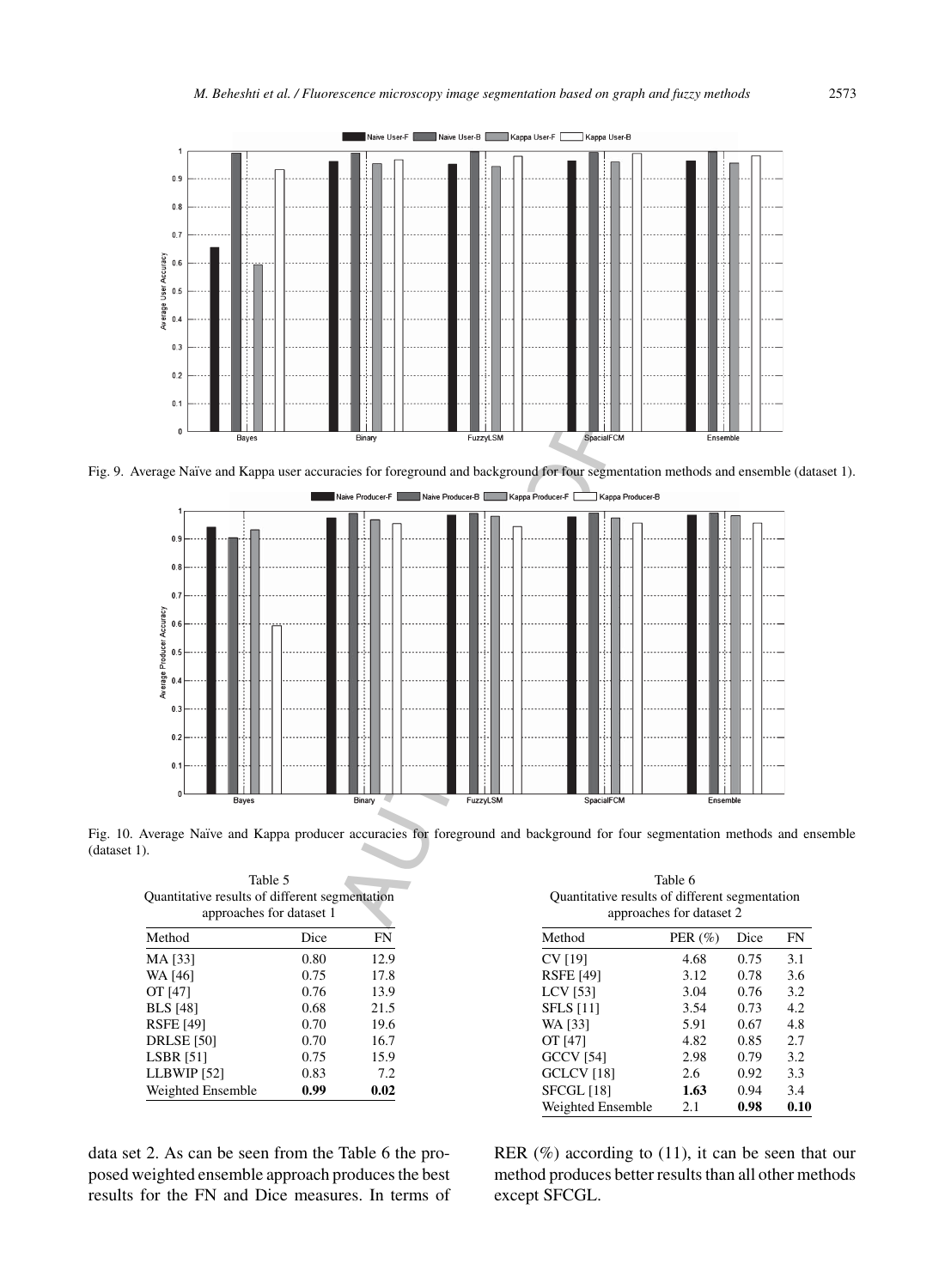

Fig. 11. Runtime in seconds for Bayes graph-cut, binary graph-cut, fuzzy LSM and SFCM segmentation methods and weighted ensemble. The left bar indicates estimation time for dataset 1 and the right bar is the estimation time for dataset 2.

#### **5. Discussion and conclusion**

**Example 1998**<br> **Example 1998**<br>
Binary FuzzyLSM SpacialFCM<br>
1-cut, binary graph-cut, fuzzy LSM and SFCM segmenta<br>
aset 1 and the right bar is the estimation time for dataset<br>
least time among the 1<br>
fuzzy-LSM consumes<br>
bl We proposed a weighted ensemble approach to fluorescence cell nuclei image segmentation (foreground/background) and cancer detection based on Bayes graph-cut, binary graph-cut, fuzzy LSM and SFCM. We applied our proposed ensemble model on two real and simulated microscopy datasets with different channels and focuses. In order to evaluate the performance we calculated the accuracy and error of our method. Different statistical measures such as Naïve and Kappa statistical measures were used for both datasets. Also, we compared our proposed method with the state-of-the-art algorithms and compared their performance on datasets of human disorders. Our results show that for biocell images with complicated or unclear cells, the proposed ensemble method is able to exhibit superior performance. Results revealed that the proposed algorithm is robust to changes in image focuses and has higher performance than the others regardless of any channel and dataset. The comparison results of datasets 1 and 2 shows even better results for dataset 2 which contains real images with disorders. It means effectiveness, consistency and stability of the ensemble method in a real environment is absolutely high. We performed a hypothesis testing for weighted ensemble method and all other methods. The ensemble was the winner of the hypothesis test with 95 percent confidence interval.

Figure 11 depicts the runtime in seconds for four state-of-the-art segmentation methods and the proposed weighted ensemble for datasets 1 and 2, provided the segmentation results are available. As the time diagram shows SFCM algorithm takes the

least time among the mentioned four algorithms and fuzzy-LSM consumes the most time. The overall runtime of the ensemble method is a few seconds more than the others due to the dependency of the method to the other algorithms. For Bayes graph-cut and binary graph-cut algorithms which are interactive methods, the time will be increased by size of the cell in order to choose the seed points.

For our future work, we plan to propose a combination work of probabilistic approach with deterministic graph-cut models embedding ensemble methods for cell imaging. Also, we will apply our proposed method to other different noisy bio-cell images and expand our experimental results on various data sets.

#### **Acknowledgments**

This work was supported by the Griffith University Postgrad Research Scholarship (GUPRS) and the Griffith International Postgraduate Research Scholarship (GUIPRS).

#### **References**

- [1] P. Mohajerani and V. Ntziachristos, An inversion scheme for hybrid fluorescence molecular tomography using a fuzzy inference system, *IEEE Trans Med Imag* **35**(2) (2016), 381–390.
- [2] B. Zhu, J. Rasmussen, L. Maritoni and E. Sevick-Muraca, Determining the performance of fluorescence molecular imaging devices using traceable working standards with SI units of radiance, *IEEE Trans Med Imag* **35**(3) (2016), 802–811.
- [3] J. Kovačević and K. Rohde, Overview of image analysis tools and tasks for microscopy, *in Microscopic Imag*, 2007, pp. 1–24, Pittsburgh.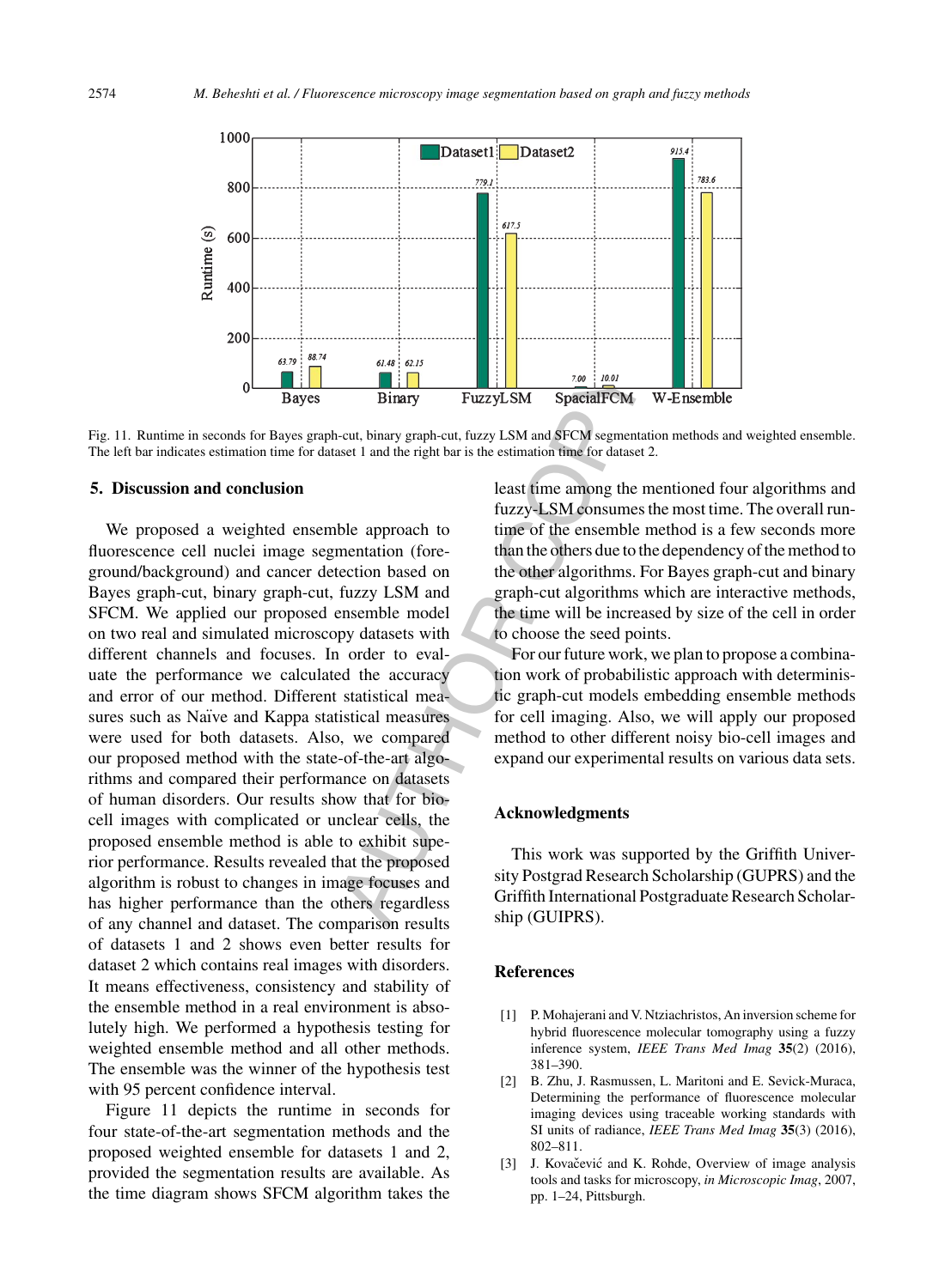- [4] M. Beheshti, S. Park, J. Choi, X. Geng and E. Podlaha-Murphy, Reduction of Nanowire Agglomeration via an Intermediate Membrane in Nanowires Preparation for Nanosensors Application, *in ASME 2015 International Mechanical Engineering Congress and Exposition*, 2015, pp. V010T13A017–V010T13A017.
- [5] M. Beheshti, J. Faichney and A. Gharipour, Bio-Cell Image Segmentation Using Bayes Graph-Cut Model, *in Digital Image Computing: Techniques and Applications (DICTA), 2015 International Conference on*, 2015, pp. 1–5.
- [6] X. Zhang, H. Su, L. Yang and S. Zhang, Fine-grained histopathological image analysis via robust segmentation and large-scale retrieval, *in Proceedings of the IEEE Conference on Computer Vision and Pattern Recognition*, 2015, pp. 5361–5368.
- [7] B. Peng, L. Zhang and D. Zhang, A survey of graph theoretical approaches to image segmentation, *Pattern Recognition* **46** (2013), 1020–1038.
- [8] H. Zhou, J. Zheng and L. Wei, Texture aware image segmentation using graph cuts and active contours, *Pattern Recognition* **46** (2013), 1719–1733.
- [9] M.B. Salah, A. Mitiche and I.B. Ayed, Multiregion image segmentation by parametric kernel graph cuts, *IEEE Trans Image Process* **20** (2011), 545–557.
- [10] J.J. Corso, E. Sharon, S. Dube, S. El-Saden, U. Sinha and A. Yuille, Efficient multilevel brain tumor segmentation with integrated bayesian model classification, *IEEE Trans Med Imag* **27** (2008), 629–640.
- [11] B.N. Li, C.K. Chui, S. Chang and S.H. Ong, Integrating spatial fuzzy clustering with level set methods for automated medical image segmentation, *Computers in Biology and Medicine* **41** (2011), 1–10.
- [12] Z. Yu, M. Xu and Z. Gao, Biomedical image segmentation via constrained graph cuts and pre-segmentation, *in Engineering in Medicine and Biology Society, EMBC, 2011 Annual International Conference of the IEEE*, 2011, pp. 5714–5717.
- [13] T. Pécot, P. Bouthemy, J. Boulanger, A. Chessel, S. Bardin, J. Salamero, et al., Background fluorescence estimation and vesicle segmentation in live cell imaging with conditional random fields, *IEEE Trans Med Imag* **24** (2014), 667–680.
- [14] I. Ersoy, F. Bunyak, V. Chagin, M.C. Cardoso and K. Palaniappan, Segmentation and classification of cell cycle phases in fluorescence imaging, *in Medical Image Computing and Computer-Assisted Intervention–MICCAI 2009*, ed: Springer, 2009, pp. 617–624.
- [15] A. Gharipour and A.W.-C. Liew, A Multi-Kernel Local Level Set Image Segmentation Algorithm for Fluorescence Microscopy Images, *in Digital Image Computing: Techniques and Applications (DICTA), 2015 International Conference on*, 2015, pp. 1–5.
- [16] R. Malladi, J.A. Sethian and B.C. Vemuri, Shape modeling with front propagation: A level set approach, *IEEE Trans Pattern Anal* **17** (1995), 158–175.
- [17] V. Caselles, F. Catté, T. Coll and F. Dibos, A geometric model for active contours in image processing, *Numerische Mathematik* **66** (1993), 1–31.
- [18] A. Gharipour and A.W.-C. Liew, Fuzzy clustering using local and global region information for cell image segmentation, *in Fuzzy Systems (FUZZ-IEEE), 2014 IEEE International Conference on*, 2014, pp. 216–222.
- [19] T.F. Chan and L.A. Vese, Active contours without edges, *IEEE Trans Image Process* **10** (2001), 266–277.
- [20] A. Delong and Y. Boykov, Globally optimal segmentation of multi-region objects, *in Computer Vision,*

*2009 IEEE 12th International Conference on*, 2009, pp. 285–292.

- [21] A. Delong and Y. Boykov, A scalable graph-cut algorithm for ND grids, *in Computer Vision and Pattern Recognition, 2008 CVPR 2008 IEEE Conference on*, 2008, pp. 1–8.
- [22] A. Delong, A. Osokin, H.N. Isack and Y. Boykov, Fast approximate energy minimization with label costs, *International Journal of Computer Vision* **96** (2012), 1–27.
- [23] A.H. Hunderi and N. Karunakaran, Segmentation of Medical Image Data using Level Set Methods, Norwegian Uni. NTNU, 2013.
- [24] R.T. Whitaker, A level-set approach to 3D reconstruction from range data, *International Journal of Computer Vision* **29** (1998), 203–231.
- [25] Y.Y. Boykov and M.-P. Jolly, Interactive graph cuts for optimal boundary & region segmentation of objects in ND images, *in Computer Vision, 2001 ICCV 2001 Proceedings. Eighth IEEE International Conference on*, 2001, pp. 105–112.
- [26] Y. Boykov, O. Veksler and R. Zabih, Fast approximate energy minimization via graph cuts, *IEEE Trans. Pattern Anal* **23** (2001), 1222–1239.
- [27] B. Antal, B. Remenyik and A. Hajdu, An unsupervised ensemble-based Markov Random Field approach to microscope cell image segmentation, *in Signal Processing and Multimedia Applications (SIGMAP), 2013 International Conference on*, 2013, pp. 94–99.
- [28] S. Mohapatra, D. Patra and S. Satpathy, An ensemble classifier system for early diagnosis of acute lymphoblastic leukemia in blood microscopic images, *Neural Computing and Applications* **24** (2014), 1887–1904.
- [29] N. Littlestone and M.K. Warmuth, The weighted majority algorithm, *Information and Computation* **108** (1994), 212–261.
- [30] J. Kittler and F. Roli, Multiple classifier systems, Lecture notes in computer science, 2002.
- Examples the technology of the technology of the set and bundary of the contours, Pattern Recognition<br>
The avere image seg-<br>
The contours, Pattern (26) Y. Boykov, O. Veks<br>
1, Multiregion image and 23 (2001), 1222<br>
1, Mult [31] M.D. Muhlbaier, A. Topalis and R. Polikar, Learn NC: Combining ensemble of classifiers with dynamically weighted consult-and-vote for efficient incremental learning of new classes, *Neural Networks, IEEE Transactions on* **20** (2009), 152–168.
	- [32] L.I. Kuncheva and J.J. Rodríguez, A weighted voting framework for classifiers ensembles, *Knowledge and Information Systems* **38** (2014), 259–275.
	- [33] G. Lin, U. Adiga, K. Olson, J.F. Guzowski, C.A. Barnes and B. Roysam, A hybrid 3D watershed algorithm incorporating gradient cues and object models for automatic segmentation of nuclei in confocal image stacks, *Cytometry Part A* **56** (2003), 23–36.
	- [34] J.C. Waters, Accuracy and precision in quantitative fluorescence microscopy, *The Journal of Cell Biology* **185** (2009), 1135–1148.
	- [35] J.C. Bezdek, Pattern recognition with fuzzy objective function algorithms: Kluwer Academic Publishers, 1981.
	- [36] K.-S. Chuang, H.-L. Tzeng, S. Chen, J. Wu and T.-J. Chen, Fuzzy c-means clustering with spatial information for image segmentation, *Computerized Medical Imaging and Graphics* **30** (2006), 9–15.
	- [37] T.F. Chen, Medical image segmentation using level sets, Technical Report. Canada, University of Waterloo, 2008.
	- [38] D. Peng, B. Merriman, S. Osher, H. Zhao and M. Kang, A PDE-based fast local level set method, *Journal of Computational Physics* **155** (1999), 410–438.
	- [39] M. Rastgarpour and J. Shanbehzadeh, A new kernel-based fuzzy level set method for automated Segmentation of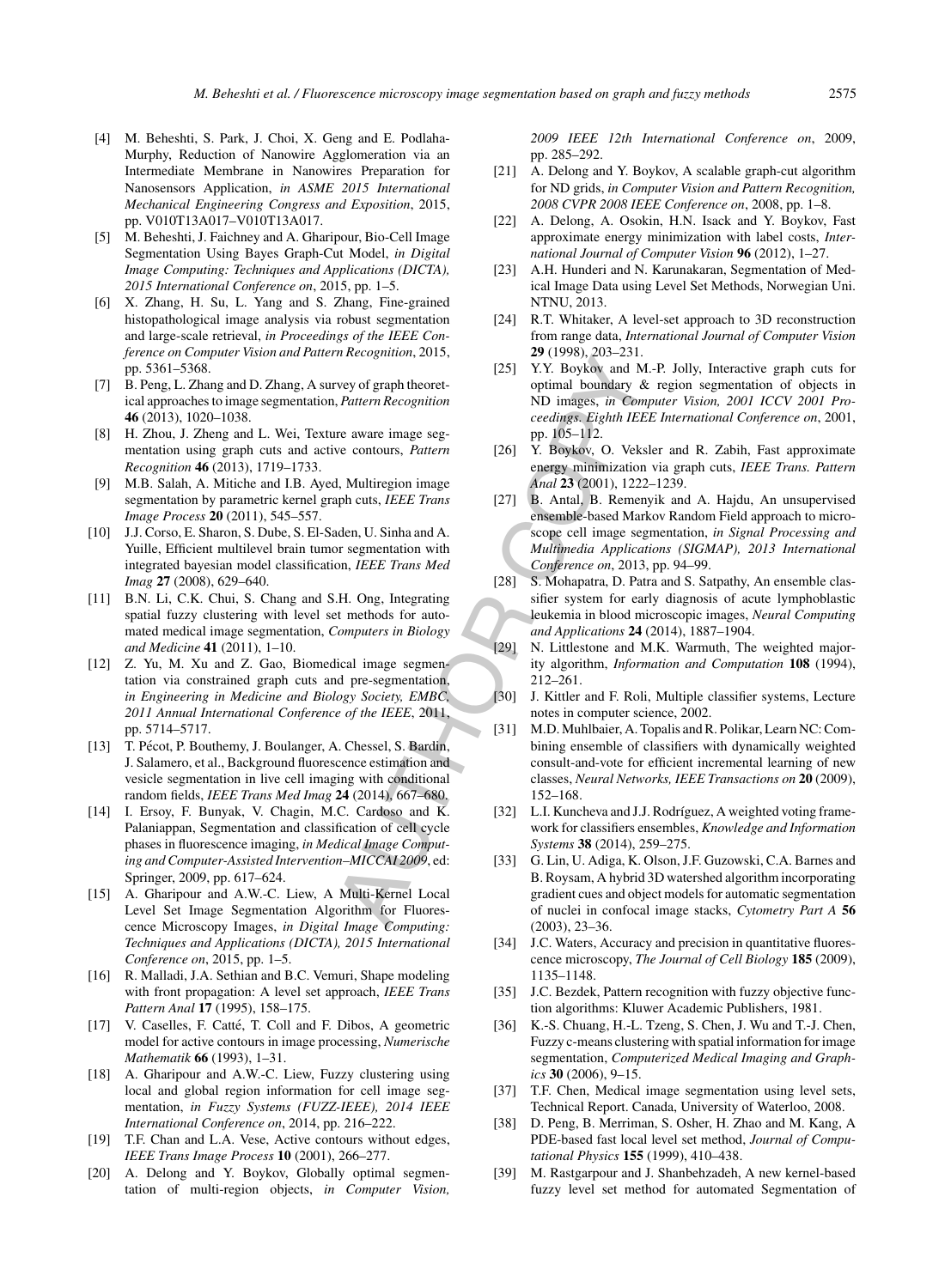medical images in the presence of intensity inhomogeneity, *Computational and Mathematical Methods in Medicine* **2014**, 2014.

- [40] B. Frénay and M. Verleysen, Classification in the presence of label noise: A survey, *IEEE Trans Neural Net* **25** (2014), 845–869.
- [41] J. Moffat, D.A. Grueneberg, X. Yang, S.Y. Kim, A.M. Kloepfer, G. Hinkle, et al., A lentiviral RNAi library for human and mouse genes applied to an arrayed viral highcontent screen, *Cell* **124** (2006), 1283–1298.
- [42] V. Ljosa, K.L. Sokolnicki and A.E. Carpenter, Annotated high-throughput microscopy image sets for validation, *Nat Methods* **9** (2012), 637.
- [43] A. Lehmussola, P. Ruusuvuori, J. Selinummi, H. Huttunen and O. Yli-Harja, Computational framework for simulating fluorescence microscope images with cell populations, *IEEE Trans Med Imag* **26** (2007), 1010–1016.
- [44] A. Lehmussola, P. Ruusuvuori, J. Selinummi, T. Rajala and O. Yli-Harja, Synthetic images of high-throughput microscopy for validation of image analysis methods, *Proceedings of the IEEE* **96** (2008), 1348–1360.
- [45] R.G. Congalton and K. Green, Assessing the accuracy of remotely sensed data: Principles and practices: CRC Press, 2008.
- [46] L. Vincent and P. Soille, Watersheds in digital spaces: An efficient algorithm based on immersion simulations, *IEEE Transactions on Pattern Analysis and Machine Intelligence* **13** (1991), 583–598.
- [47] N. Otsu, A threshold selection method from gray-level histograms, *Automatica* **11** (1975), 23–27.
- [48] M. Rousson and R. Deriche, A variational framework for active and adaptative segmentation of vector valued images, *in Motion and Video Computing, 2002 Proceedings Workshop on*, 2002, pp. 56–61.
- [49] C. Li, C.-Y. Kao, J.C. Gore and Z. Ding, Minimization of region-scalable fitting energy for image segmentation,*IEEE Transactions on Image Processing* **17** (2008), 1940–1949.
- [50] C. Li, C. Xu, C. Gui and M.D. Fox, Distance regularized level set evolution and its application to image segmentation, *IEEE Transactions on Image Processing* **19** (2010), 3243–3254.
- [51] Y.-T. Chen, A level set method based on the Bayesian risk for medical image segmentation, *Pattern Recognition* **43** (2010), 3699–3711.
- [52] A. Gharipour and A.W.-C. Liew, Segmentation of cell nuclei in fluorescence microscopy images: An integrated framework using level set segmentation and touching-cell splitting, *Pattern Recognition* **58** (2016), 1–11.
- [53] X.-F. Wang, D.-S. Huang and H. Xu, An efficient local Chan–Vese model for image segmentation, *Pattern Recognition* **43** (2010), 603–618.
- mework for simulate<br>
mework for simulate<br>
in the control of the control of the control of the control of the celiminary. T. Rajala<br>
elinummi, T. Rajala<br>
elinummi, T. Rajala<br>
elinum framework using level<br>
alysis methods, Pr [54] T. Goldstein, X. Bresson and S. Osher, Geometric applications of the split Bregman method: Segmentation and surface reconstruction, *Journal of Scientific Computing* **45** (2010), 272–293.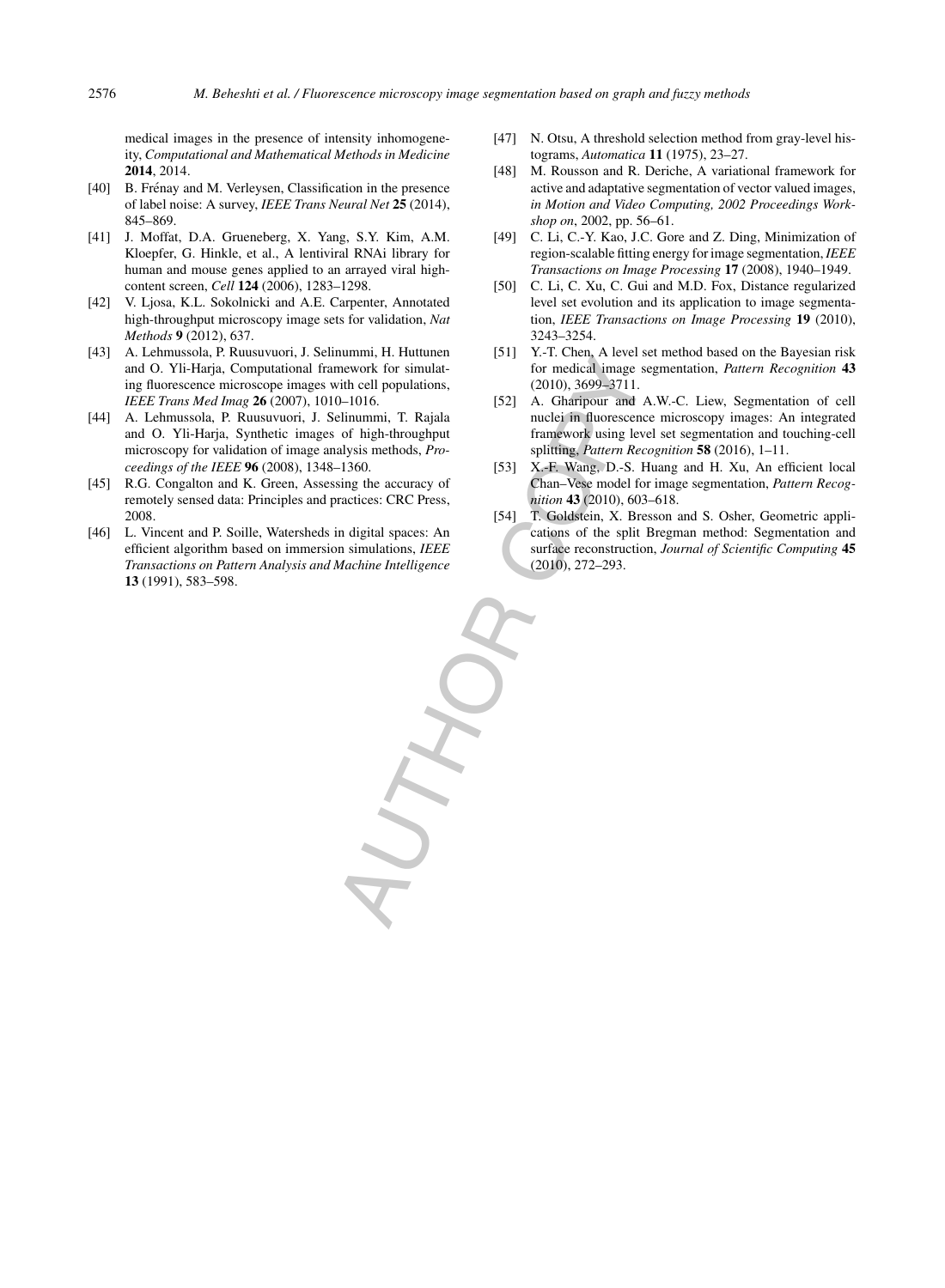| Symbol                                | Description                                                                                                                           | Formula                                                                                                                                                                                                                                                                           |
|---------------------------------------|---------------------------------------------------------------------------------------------------------------------------------------|-----------------------------------------------------------------------------------------------------------------------------------------------------------------------------------------------------------------------------------------------------------------------------------|
| $\theta_{\rm i}$                      | Intermediate coefficient                                                                                                              | $\theta_1 = \frac{1}{n} \sum_{i=1}^n n_{ii},$                                                                                                                                                                                                                                     |
| $\theta_{2}$                          | Intermediate coefficient                                                                                                              | $\theta_2 = \frac{1}{n^2} \sum_{i=1}^n n_{i+1} n_{+i}$                                                                                                                                                                                                                            |
| $\theta_{\!\scriptscriptstyle 3}$     | Intermediate coefficient                                                                                                              | $\theta_3 = \frac{1}{n^2} \sum_{i=1}^n n_{ii} (n_{i+} + n_{+i})$                                                                                                                                                                                                                  |
| $\theta_4$                            | Intermediate coefficient                                                                                                              | $\theta_4 = \frac{1}{n^3} \sum_{i=1}^{n} \sum_{j=1}^{n} n_{ij} (n_{j+} + n_{+i})^2$                                                                                                                                                                                               |
| $\hat{\bm{K}}$                        | Overall Kappa                                                                                                                         | $\frac{\theta_1-\theta_2}{1-\theta_2}$                                                                                                                                                                                                                                            |
| $\sigma_{\hat{\mathbf{r}}}$           | Standard error of overall Kappa                                                                                                       | $\left[\frac{\theta_1(1-\theta_1)}{(1-\theta_2)^2}+\right]$<br>$\begin{array}{ c c }\n\hline\n1 & 2(1 - \theta_1)(2\theta_1\theta_2 - \theta_3) \\ \hline\nn & (1 - \theta_2)^3 \\ \hline\n+ (1 - \theta_1)^2(\theta_4 - 4\theta_2^2) \\ \hline\n- (1 - \theta_2)^4\n\end{array}$ |
| $\hat{\bm{K}}_{i\texttt{+}}$          | Kappa user's accuracy                                                                                                                 | $n.n_{ii} - n_{i+}.n_{+i}$<br>$nn_{i+}-n_{i+}.n_{\scriptscriptstyle +i}$                                                                                                                                                                                                          |
| $\sigma_{\hat{\tilde{K}}_\leftarrow}$ | Standard error of Kappa user's<br>accuracy<br>$(p_{i+} = \frac{n_{i+}}{n}, p_{ii} = \frac{n_{ii}}{n},$<br>$p_{+i} = \frac{n_{+i}}{n}$ | $\begin{array}{l}\n\left  \frac{p_{i+} - p_{ii}}{p_{i+}^{(3)} (1 - p_{+i})^5} \right  \\ \left  \frac{1}{2} \left  \frac{(p_{i+} - p_{ii})(p_{i+}, p_{+i} - p_{ii}) + p_{ii}}{(1 - p_{i+} - p_{+i} + p_{ii})} \right  \right  \\ \end{array}$                                     |
| $\hat{K}_{+j}$                        | Kappa producer's accuracy                                                                                                             | $\frac{n.n_{jj}-n_{+j}.n_{j+}}{nn_{+j}-n_{+j}.n_{j+}}$                                                                                                                                                                                                                            |
| $\sigma_{\hat{\hat{K}}_{*j}}$         | Standard error of Kappa producer's<br>accuracy                                                                                        | $\begin{array}{l} \left  \frac{p_{+j}-p_{j}}{p_{+j}^{3}\cdot (1-p_{j_{+}})^{3}} \right  \ \left  \frac{1}{2} \left  \frac{(p_{+j}-p_{jj})(p_{+j}\cdot p_{j_{+}}-p_{jj})+p_{j}}{(1-p_{+j}-p_{j_{+}}+p_{jj})} \right  \end{array} \right  \end{array}$                              |

Appendix AKAPPA STATISTICS COMPUTED FROM ERROR MATRIX